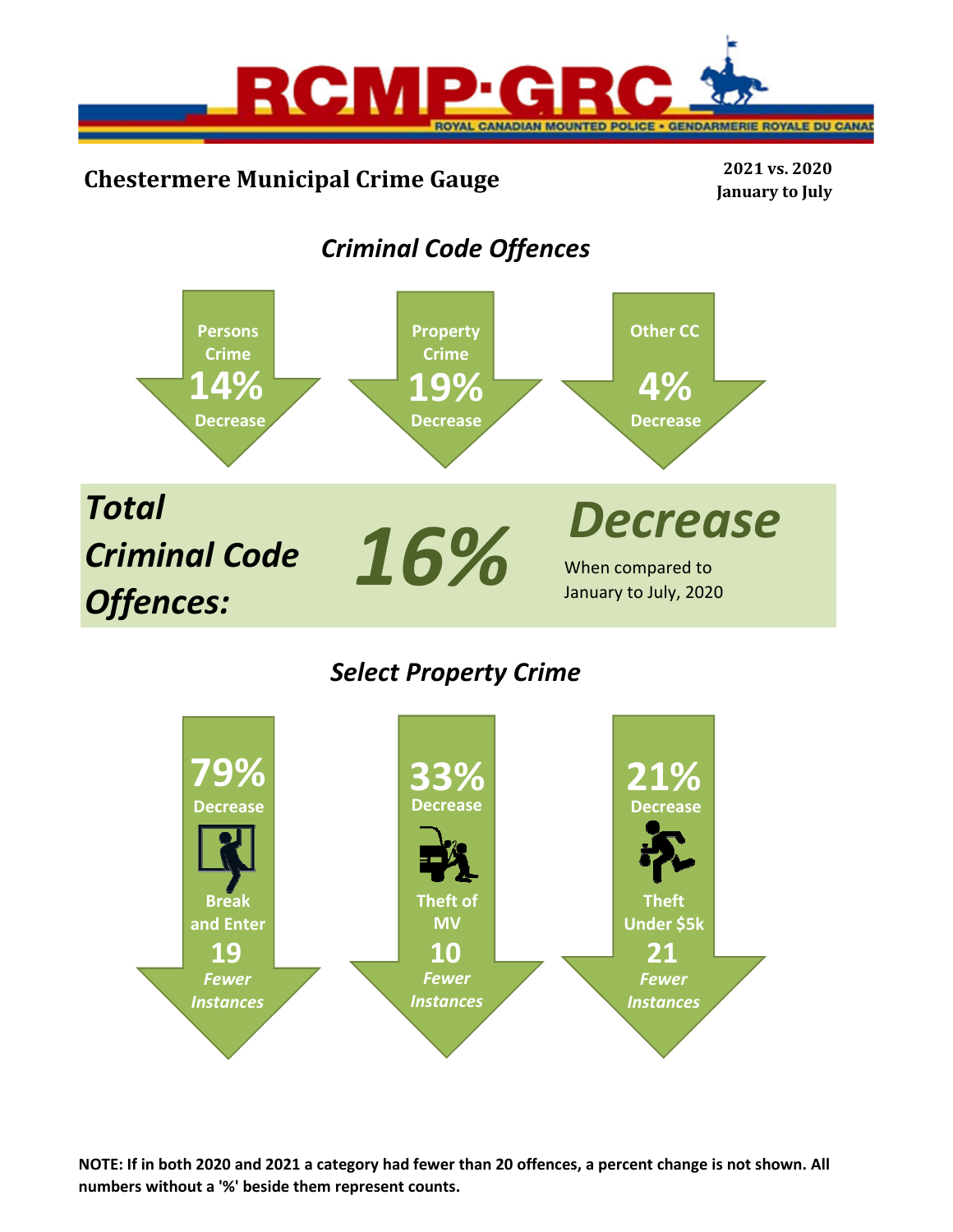

## **January to July: 2017 ‐ 2021 Chestermere Municipal Detachment Crime Statistics (Actual)**

| All categories contain "Attempted" and/or "Completed" |              |                     |             |                |                |                |                         |                         | August 4, 2021           |
|-------------------------------------------------------|--------------|---------------------|-------------|----------------|----------------|----------------|-------------------------|-------------------------|--------------------------|
| <b>CATEGORY</b>                                       | <b>Trend</b> | 2017                | 2018        | 2019           | 2020           | 2021           | % Change<br>2017 - 2021 | % Change<br>2020 - 2021 | Avg File +/-<br>per Year |
| Homicides & Offences Related to Death                 |              | $\mathsf{O}\xspace$ | $\mathbf 1$ | $\mathbf 0$    | $\overline{2}$ | 0              | N/A                     | $-100%$                 | 0.1                      |
| Robbery                                               |              | 0                   | 0           | $\mathbf{1}$   | $\mathbf{1}$   | 3              | N/A                     | 200%                    | 0.7                      |
| <b>Sexual Assaults</b>                                |              | 3                   | 10          | 5              | 4              | 5              | 67%                     | 25%                     | $-0.2$                   |
| <b>Other Sexual Offences</b>                          |              | 3                   | 12          | $\mathbf 1$    | 6              | $\overline{2}$ | $-33%$                  | $-67%$                  | $-0.8$                   |
| Assault                                               |              | 55                  | 52          | 53             | 53             | 47             | $-15%$                  | $-11%$                  | $-1.5$                   |
| Kidnapping/Hostage/Abduction                          |              | 0                   | 0           | $\mathbf{1}$   | $\overline{2}$ | $\mathbf 0$    | N/A                     | $-100%$                 | 0.2                      |
| Extortion                                             |              | $\mathbf{1}$        | 3           | $\overline{2}$ | $\mathbf{1}$   | $\mathbf{1}$   | 0%                      | 0%                      | $-0.2$                   |
| <b>Criminal Harassment</b>                            |              | 9                   | 14          | 19             | 19             | 20             | 122%                    | 5%                      | 2.7                      |
| <b>Uttering Threats</b>                               |              | 20                  | 36          | 27             | 31             | 24             | 20%                     | $-23%$                  | 0.3                      |
| <b>TOTAL PERSONS</b>                                  |              | 91                  | 128         | 109            | 119            | 102            | 12%                     | $-14%$                  | 1.3                      |
| Break & Enter                                         |              | 35                  | 35          | 48             | 24             | 5              | $-86%$                  | $-79%$                  | $-7.1$                   |
| Theft of Motor Vehicle                                |              | 40                  | 58          | 38             | 30             | 20             | $-50%$                  | $-33%$                  | $-6.8$                   |
| Theft Over \$5,000                                    |              | 12                  | 12          | 9              | 9              | 3              | $-75%$                  | -67%                    | $-2.1$                   |
| Theft Under \$5,000                                   |              | 167                 | 226         | 124            | 98             | 77             | $-54%$                  | $-21%$                  | $-30.8$                  |
| Possn Stn Goods                                       |              | 40                  | 58          | 55             | 19             | 16             | $-60%$                  | $-16%$                  | $-8.7$                   |
| Fraud                                                 |              | 51                  | 58          | 66             | 46             | 44             | $-14%$                  | $-4%$                   | $-2.6$                   |
| Arson                                                 |              | $\overline{2}$      | $\mathbf 1$ | $\mathbf{1}$   | $\pmb{0}$      | 3              | 50%                     | N/A                     | 0.1                      |
| Mischief - Damage To Property                         |              | $\mathbf 0$         | $\mathbf 0$ | 8              | 59             | 54             | N/A                     | $-8%$                   | 16.7                     |
| Mischief - Other                                      |              | 81                  | 143         | 87             | 24             | 29             | $-64%$                  | 21%                     | $-22.3$                  |
| <b>TOTAL PROPERTY</b>                                 |              | 428                 | 591         | 436            | 309            | 251            | $-41%$                  | $-19%$                  | $-63.6$                  |
| Offensive Weapons                                     |              | 12                  | 13          | 16             | 6              | 6              | $-50%$                  | 0%                      | $-1.9$                   |
| Disturbing the peace                                  |              | 34                  | 30          | 34             | 34             | 25             | $-26%$                  | $-26%$                  | $-1.4$                   |
| Fail to Comply & Breaches                             |              | 26                  | 35          | 66             | 14             | 24             | $-8%$                   | 71%                     | $-2.5$                   |
| <b>OTHER CRIMINAL CODE</b>                            |              | 21                  | 31          | 30             | 20             | 16             | $-24%$                  | $-20%$                  | $-2.1$                   |
| TOTAL OTHER CRIMINAL CODE                             |              | 93                  | 109         | 146            | 74             | 71             | $-24%$                  | $-4%$                   | $-7.9$                   |
| TOTAL CRIMINAL CODE                                   |              | 612                 | 828         | 691            | 502            | 424            | $-31%$                  | $-16%$                  | $-70.2$                  |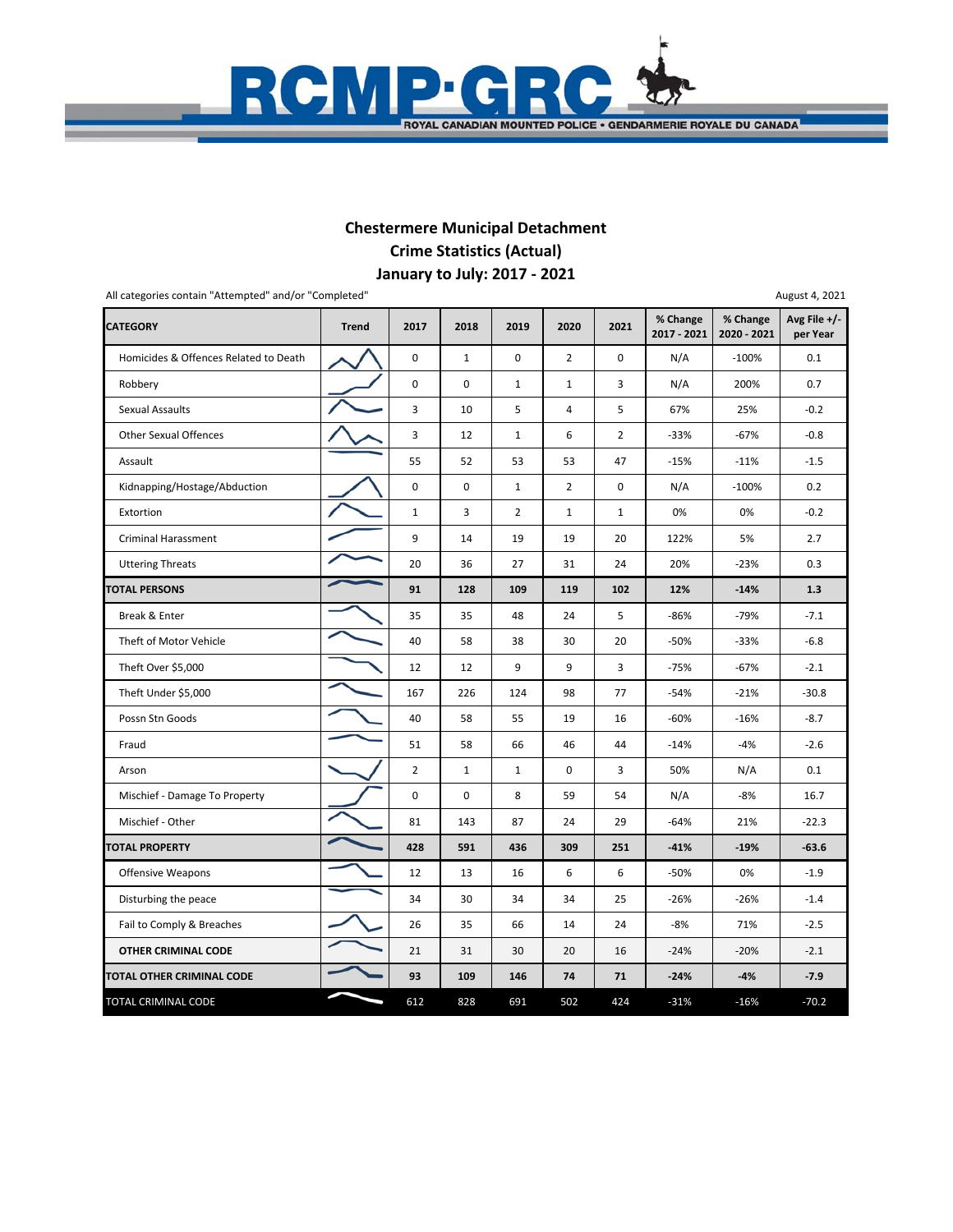

**Crime Statistics (Actual)**

**January to July: 2017 ‐ 2021**

| All categories contain "Attempted" and/or "Completed" |              |              |       |                |                |                |                         |                         | August 4, 2021           |
|-------------------------------------------------------|--------------|--------------|-------|----------------|----------------|----------------|-------------------------|-------------------------|--------------------------|
| <b>CATEGORY</b>                                       | <b>Trend</b> | 2017         | 2018  | 2019           | 2020           | 2021           | % Change<br>2017 - 2021 | % Change<br>2020 - 2021 | Avg File +/-<br>per Year |
| Drug Enforcement - Production                         |              | $\pmb{0}$    | 0     | 0              | 0              | 0              | N/A                     | N/A                     | 0.0                      |
| Drug Enforcement - Possession                         |              | 26           | 28    | 6              | 3              | 6              | $-77%$                  | 100%                    | $-6.5$                   |
| Drug Enforcement - Trafficking                        |              | 4            | 3     | 4              | $\overline{7}$ | 4              | 0%                      | $-43%$                  | 0.4                      |
| Drug Enforcement - Other                              |              | $\pmb{0}$    | 0     | 0              | 0              | 0              | N/A                     | N/A                     | 0.0                      |
| <b>Total Drugs</b>                                    |              | 30           | 31    | 10             | 10             | 10             | $-67%$                  | 0%                      | $-6.1$                   |
| Cannabis Enforcement                                  |              | $\pmb{0}$    | 0     | $\mathbf{1}$   | $\mathbf{1}$   | $\overline{2}$ | N/A                     | 100%                    | 0.5                      |
| Federal - General                                     |              | 22           | 7     | 9              | $\overline{7}$ | 6              | $-73%$                  | $-14%$                  | $-3.2$                   |
| TOTAL FEDERAL                                         |              | 52           | 38    | 20             | 18             | 18             | $-65%$                  | 0%                      | $-8.8$                   |
| Liquor Act                                            |              | 20           | 30    | 28             | 28             | 31             | 55%                     | 11%                     | 2.0                      |
| Cannabis Act                                          |              | 0            | 0     | 12             | 16             | 12             | N/A                     | $-25%$                  | 4.0                      |
| Mental Health Act                                     |              | 75           | 55    | 66             | 68             | 67             | $-11%$                  | $-1%$                   | $-0.3$                   |
| <b>Other Provincial Stats</b>                         |              | 96           | 101   | 168            | 135            | 125            | 30%                     | $-7%$                   | 9.2                      |
| <b>Total Provincial Stats</b>                         |              | 191          | 186   | 274            | 247            | 235            | 23%                     | $-5%$                   | 14.9                     |
| Municipal By-laws Traffic                             |              | 6            | 19    | 62             | 22             | 18             | 200%                    | $-18%$                  | 2.7                      |
| Municipal By-laws                                     |              | 239          | 231   | 153            | 218            | 142            | $-41%$                  | $-35%$                  | $-20.7$                  |
| <b>Total Municipal</b>                                |              | 245          | 250   | 215            | 240            | 160            | $-35%$                  | $-33%$                  | $-18.0$                  |
| Fatals                                                |              | $\mathbf 0$  | 0     | 0              | 0              | $\mathbf{1}$   | N/A                     | N/A                     | 0.2                      |
| Injury MVC                                            |              | 16           | 16    | 16             | 10             | 12             | $-25%$                  | 20%                     | $-1.4$                   |
| Property Damage MVC (Reportable)                      |              | 155          | 146   | 133            | 83             | 93             | $-40%$                  | 12%                     | $-18.7$                  |
| Property Damage MVC (Non Reportable)                  |              | 13           | 32    | 27             | 11             | 19             | 46%                     | 73%                     | $-0.9$                   |
| <b>TOTAL MVC</b>                                      |              | 184          | 194   | 176            | 104            | 125            | $-32%$                  | 20%                     | $-20.8$                  |
| Roadside Suspension - Alcohol (Prov)                  |              | 0            | 0     | 0              | 0              | 29             | N/A                     | N/A                     | 5.8                      |
| Roadside Suspension - Drugs (Prov)                    |              | $\mathbf 0$  | 0     | 0              | 0              | 3              | N/A                     | N/A                     | 0.6                      |
| <b>Total Provincial Traffic</b>                       |              | 723          | 2,608 | 4,536          | 1,900          | 3,353          | 364%                    | 76%                     | 455.2                    |
| <b>Other Traffic</b>                                  |              | 13           | 17    | 8              | 14             | 5              | $-62%$                  | $-64%$                  | $-1.9$                   |
| <b>Criminal Code Traffic</b>                          |              | 57           | 73    | 46             | 45             | 30             | $-47%$                  | $-33%$                  | $-8.2$                   |
| <b>Common Police Activities</b>                       |              |              |       |                |                |                |                         |                         |                          |
| <b>False Alarms</b>                                   |              | 177          | 201   | 57             | 39             | 39             | $-78%$                  | 0%                      | $-43.8$                  |
| False/Abandoned 911 Call and 911 Act                  |              | 9            | 11    | $\overline{7}$ | 14             | 14             | 56%                     | 0%                      | 1.3                      |
| Suspicious Person/Vehicle/Property                    |              | 124          | 115   | 151            | 134            | 90             | $-27%$                  | $-33%$                  | $-4.9$                   |
| <b>Persons Reported Missing</b>                       |              | 19           | 23    | 22             | 15             | 22             | 16%                     | 47%                     | $-0.2$                   |
| Search Warrants                                       |              | $\mathbf{1}$ | 0     | $\mathbf{1}$   | $\mathbf{3}$   | $\mathbf{1}$   | 0%                      | $-67%$                  | 0.3                      |
| Spousal Abuse - Survey Code (Reported)                |              | 121          | 106   | 122            | 99             | 93             | $-23%$                  | -6%                     | $-6.3$                   |
| Form 10 (MHA) (Reported)                              |              | $\pmb{0}$    | 0     | $\mathbf 0$    | 26             | 22             | N/A                     | $-15%$                  | 7.0                      |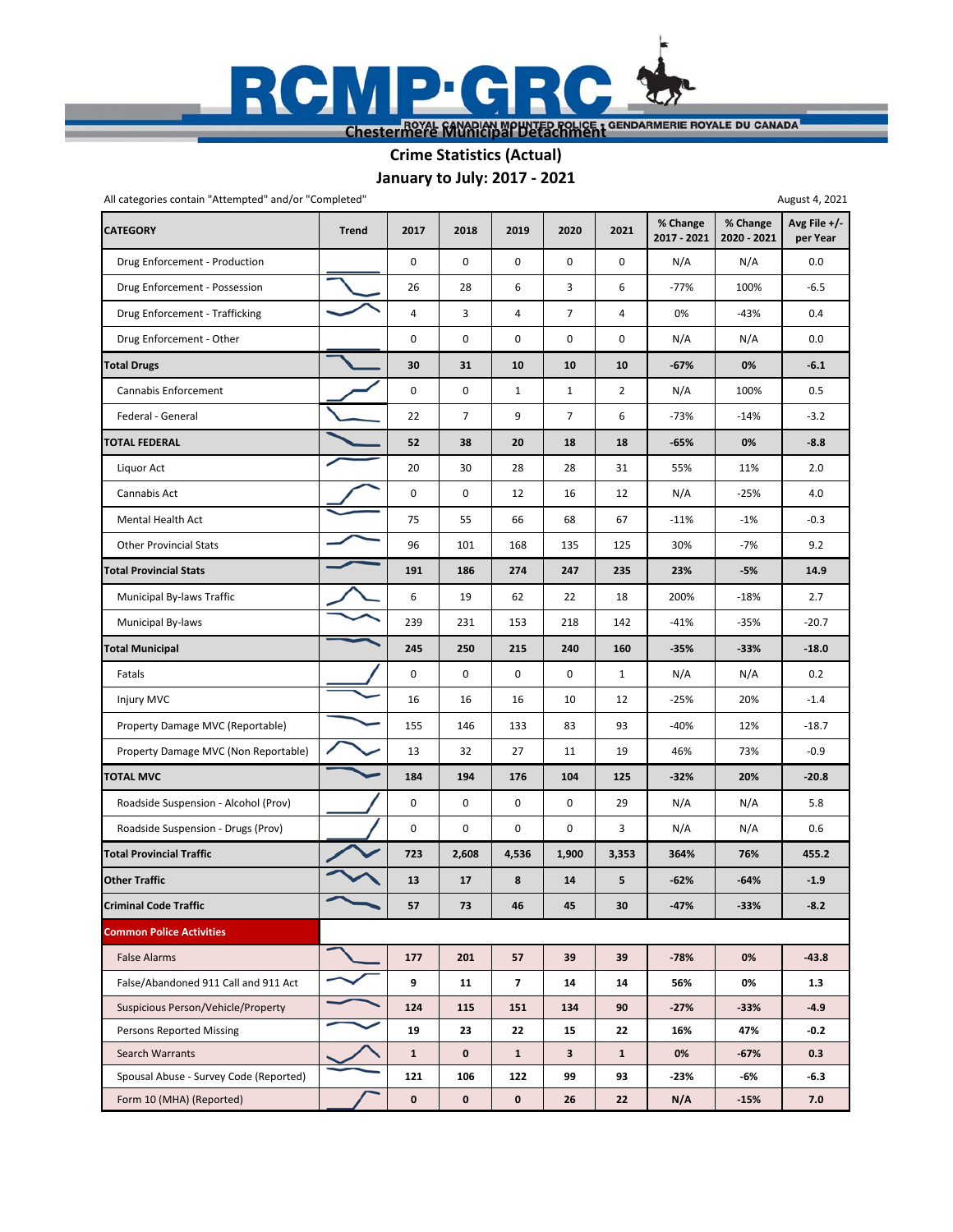

## **July: 2017 ‐ 2021 Chestermere Municipal Detachment Crime Statistics (Actual)**

| <b>CATEGORY</b>                       | <b>Trend</b> | 2017           | 2018           | 2019           | 2020                    | 2021                    | % Change<br>2017 - 2021 | % Change<br>2020 - 2021 | Avg File +/-<br>per Year |
|---------------------------------------|--------------|----------------|----------------|----------------|-------------------------|-------------------------|-------------------------|-------------------------|--------------------------|
| Homicides & Offences Related to Death |              | $\pmb{0}$      | $\mathbf{1}$   | $\mathbf 0$    | $\mathbf 0$             | $\mathbf 0$             | N/A                     | N/A                     | $-0.1$                   |
| Robbery                               |              | $\pmb{0}$      | 0              | $\mathbf{1}$   | $\pmb{0}$               | $\pmb{0}$               | N/A                     | N/A                     | 0.0                      |
| <b>Sexual Assaults</b>                |              | 0              | 0              | $\mathbf 0$    | $\overline{2}$          | $\mathbf{1}$            | N/A                     | -50%                    | 0.4                      |
| <b>Other Sexual Offences</b>          |              | $\pmb{0}$      | $\overline{2}$ | $\mathbf 0$    | $\overline{2}$          | $\pmb{0}$               | N/A                     | $-100%$                 | 0.0                      |
| Assault                               |              | 12             | 11             | 8              | $\overline{7}$          | 9                       | $-25%$                  | 29%                     | $-1.0$                   |
| Kidnapping/Hostage/Abduction          |              | $\pmb{0}$      | $\pmb{0}$      | $\pmb{0}$      | $\pmb{0}$               | 0                       | N/A                     | N/A                     | 0.0                      |
| Extortion                             |              | $\pmb{0}$      | $\overline{2}$ | $\mathbf 0$    | $\mathbf{1}$            | $\mathbf 0$             | N/A                     | $-100%$                 | $-0.1$                   |
| <b>Criminal Harassment</b>            |              | $\mathbf 1$    | 3              | $\mathsf 0$    | 5                       | $\mathbf{1}$            | 0%                      | $-80%$                  | 0.2                      |
| <b>Uttering Threats</b>               |              | 6              | 5              | 5              | 6                       | 4                       | $-33%$                  | $-33%$                  | $-0.3$                   |
| <b>TOTAL PERSONS</b>                  |              | 19             | 24             | 14             | 23                      | 15                      | $-21%$                  | $-35%$                  | $-0.9$                   |
| Break & Enter                         |              | 5              | 13             | 8              | 3                       | $\pmb{0}$               | $-100%$                 | $-100%$                 | $-2.0$                   |
| Theft of Motor Vehicle                |              | 6              | 12             | 8              | $\mathbf{1}$            | $\overline{2}$          | $-67%$                  | 100%                    | $-1.9$                   |
| Theft Over \$5,000                    |              | 3              | 4              | 0              | $\overline{\mathbf{4}}$ | 0                       | $-100%$                 | $-100%$                 | $-0.6$                   |
| Theft Under \$5,000                   |              | 29             | 64             | 20             | $\overline{7}$          | 16                      | $-45%$                  | 129%                    | $-8.3$                   |
| Possn Stn Goods                       |              | 10             | 8              | $\overline{7}$ | $\overline{2}$          | 4                       | $-60%$                  | 100%                    | $-1.8$                   |
| Fraud                                 |              | $\overline{7}$ | 10             | 17             | 8                       | 11                      | 57%                     | 38%                     | 0.6                      |
| Arson                                 |              | 0              | 0              | $\mathsf 0$    | $\pmb{0}$               | $\mathbf{1}$            | N/A                     | N/A                     | 0.2                      |
| Mischief - Damage To Property         |              | $\pmb{0}$      | $\pmb{0}$      | 6              | 10                      | 6                       | N/A                     | $-40%$                  | 2.2                      |
| Mischief - Other                      |              | 5              | 45             | 14             | 3                       | $\overline{4}$          | $-20%$                  | 33%                     | $-4.4$                   |
| <b>TOTAL PROPERTY</b>                 |              | 65             | 156            | 80             | 38                      | 44                      | $-32%$                  | 16%                     | $-16.0$                  |
| <b>Offensive Weapons</b>              |              | $\overline{2}$ | 6              | 4              | 0                       | $\mathbf 0$             | $-100%$                 | N/A                     | $-1.0$                   |
| Disturbing the peace                  |              | 9              | $\overline{7}$ | 6              | 9                       | $\overline{\mathbf{4}}$ | $-56%$                  | $-56%$                  | $-0.8$                   |
| Fail to Comply & Breaches             |              | $\mathbf 1$    | $\overline{2}$ | 13             | 6                       | 3                       | 200%                    | -50%                    | 0.8                      |
| OTHER CRIMINAL CODE                   |              | 3              | 9              | 4              | $\overline{3}$          | $\mathbf 1$             | $-67%$                  | $-67%$                  | $-1.0$                   |
| TOTAL OTHER CRIMINAL CODE             |              | 15             | 24             | 27             | 18                      | 8                       | $-47%$                  | $-56%$                  | $-2.0$                   |
| TOTAL CRIMINAL CODE                   |              | 99             | 204            | 121            | 79                      | 67                      | $-32%$                  | $-15%$                  | $-18.9$                  |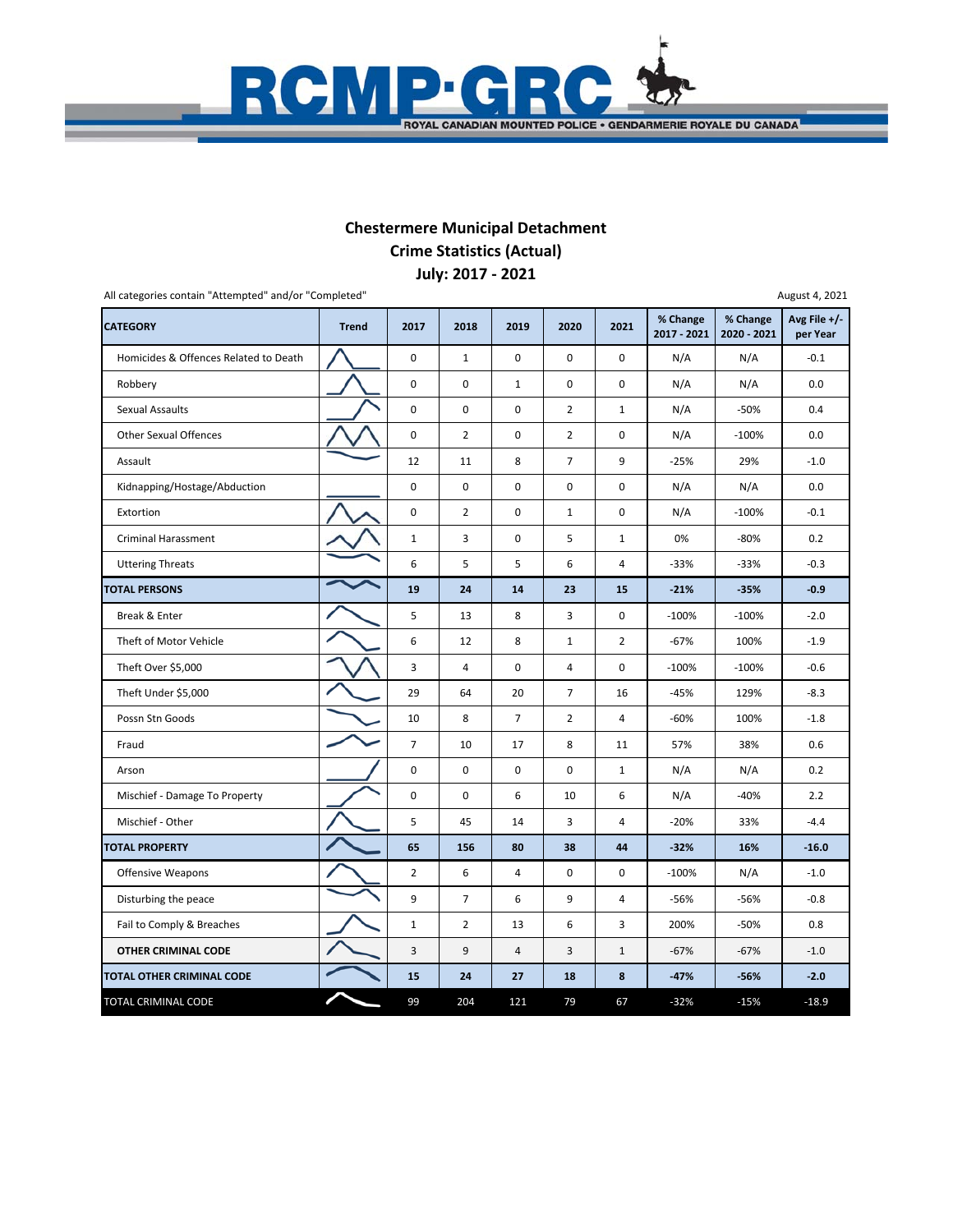

## **July: 2017 ‐ 2021 Crime Statistics (Actual)**

| All categories contain "Attempted" and/or "Completed"<br>August 4, 2021 |              |                |                |                         |                         |                |                         |                         |                          |  |  |
|-------------------------------------------------------------------------|--------------|----------------|----------------|-------------------------|-------------------------|----------------|-------------------------|-------------------------|--------------------------|--|--|
| <b>CATEGORY</b>                                                         | <b>Trend</b> | 2017           | 2018           | 2019                    | 2020                    | 2021           | % Change<br>2017 - 2021 | % Change<br>2020 - 2021 | Avg File +/-<br>per Year |  |  |
| Drug Enforcement - Production                                           |              | $\mathbf 0$    | $\mathbf 0$    | $\mathbf 0$             | $\pmb{0}$               | 0              | N/A                     | N/A                     | 0.0                      |  |  |
| Drug Enforcement - Possession                                           |              | 3              | $\overline{7}$ | $\mathbf{1}$            | 0                       | $\overline{4}$ | 33%                     | N/A                     | $-0.5$                   |  |  |
| Drug Enforcement - Trafficking                                          |              | $\overline{2}$ | $\mathbf{1}$   | 0                       | 0                       | 0              | $-100%$                 | N/A                     | $-0.5$                   |  |  |
| Drug Enforcement - Other                                                |              | $\mathbf 0$    | $\pmb{0}$      | $\mathbf 0$             | 0                       | 0              | N/A                     | N/A                     | 0.0                      |  |  |
| <b>Total Drugs</b>                                                      |              | 5              | 8              | $\mathbf{1}$            | $\mathbf 0$             | 4              | $-20%$                  | N/A                     | $-1.0$                   |  |  |
| <b>Cannabis Enforcement</b>                                             |              | $\pmb{0}$      | 0              | 0                       | 0                       | 0              | N/A                     | N/A                     | 0.0                      |  |  |
| Federal - General                                                       |              | 14             | 3              | 5                       | $\overline{2}$          | $\overline{2}$ | $-86%$                  | 0%                      | $-2.5$                   |  |  |
| <b>TOTAL FEDERAL</b>                                                    |              | 19             | 11             | 6                       | $\overline{2}$          | 6              | $-68%$                  | 200%                    | $-3.5$                   |  |  |
| Liquor Act                                                              |              | 8              | 4              | 5                       | $\overline{7}$          | 9              | 13%                     | 29%                     | 0.5                      |  |  |
| Cannabis Act                                                            |              | $\mathbf 0$    | 0              | 3                       | $\overline{2}$          | 0              | N/A                     | $-100%$                 | 0.2                      |  |  |
| Mental Health Act                                                       |              | 15             | 13             | 8                       | 13                      | 21             | 40%                     | 62%                     | 1.2                      |  |  |
| <b>Other Provincial Stats</b>                                           |              | 11             | 25             | 9                       | 26                      | 14             | 27%                     | $-46%$                  | 0.7                      |  |  |
| <b>Total Provincial Stats</b>                                           |              | 34             | 42             | 25                      | 48                      | 44             | 29%                     | $-8%$                   | 2.6                      |  |  |
| Municipal By-laws Traffic                                               |              | $\mathbf 0$    | 3              | 6                       | $\overline{2}$          | 3              | N/A                     | 50%                     | 0.5                      |  |  |
| Municipal By-laws                                                       |              | 57             | 60             | 38                      | 46                      | 34             | $-40%$                  | $-26%$                  | $-6.0$                   |  |  |
| <b>Total Municipal</b>                                                  |              | 57             | 63             | 44                      | 48                      | 37             | $-35%$                  | $-23%$                  | $-5.5$                   |  |  |
| Fatals                                                                  |              | $\mathbf 0$    | 0              | 0                       | 0                       | 0              | N/A                     | N/A                     | 0.0                      |  |  |
| Injury MVC                                                              |              | 3              | $\mathbf{1}$   | $\mathbf{1}$            | $\overline{2}$          | $\overline{2}$ | $-33%$                  | 0%                      | $-0.1$                   |  |  |
| Property Damage MVC (Reportable)                                        |              | 23             | 17             | 14                      | $\overline{7}$          | 11             | $-52%$                  | 57%                     | $-3.4$                   |  |  |
| Property Damage MVC (Non Reportable)                                    |              | 3              | 5              | 5                       | $\overline{2}$          | 3              | 0%                      | 50%                     | $-0.3$                   |  |  |
| <b>TOTAL MVC</b>                                                        |              | 29             | 23             | 20                      | 11                      | 16             | $-45%$                  | 45%                     | $-3.8$                   |  |  |
| Roadside Suspension - Alcohol (Prov)                                    |              | $\mathbf 0$    | 0              | 0                       | 0                       | 5              | N/A                     | N/A                     | 1.0                      |  |  |
| Roadside Suspension - Drugs (Prov)                                      |              | $\mathbf 0$    | 0              | 0                       | 0                       | 0              | N/A                     | N/A                     | 0.0                      |  |  |
| <b>Total Provincial Traffic</b>                                         |              | 196            | 366            | 826                     | 180                     | 355            | 81%                     | 97%                     | 13.2                     |  |  |
| <b>Other Traffic</b>                                                    |              | 5              | $\overline{2}$ | $\overline{\mathbf{3}}$ | $\mathbf{1}$            | $\overline{2}$ | $-60%$                  | 100%                    | $-0.7$                   |  |  |
| <b>Criminal Code Traffic</b>                                            |              | 6              | 6              | 10                      | 9                       | $\overline{2}$ | $-67%$                  | $-78%$                  | $-0.5$                   |  |  |
| <b>Common Police Activities</b>                                         |              |                |                |                         |                         |                |                         |                         |                          |  |  |
| <b>False Alarms</b>                                                     |              | 37             | 38             | 11                      | $\pmb{4}$               | 5              | $-86%$                  | 25%                     | $-9.8$                   |  |  |
| False/Abandoned 911 Call and 911 Act                                    |              | $\mathbf{2}$   | $\mathbf{2}$   | 3                       | $\mathbf{1}$            | $\mathbf{1}$   | -50%                    | 0%                      | $-0.3$                   |  |  |
| Suspicious Person/Vehicle/Property                                      |              | 32             | 27             | 18                      | 19                      | 10             | $-69%$                  | $-47%$                  | $-5.2$                   |  |  |
| <b>Persons Reported Missing</b>                                         |              | $\mathbf{1}$   | 4              | $\mathbf{1}$            | $\mathbf{2}$            | 5              | 400%                    | 150%                    | 0.6                      |  |  |
| Search Warrants                                                         |              | $\mathbf{1}$   | $\mathbf 0$    | $\mathbf{0}$            | $\mathbf 0$             | 0              | $-100%$                 | N/A                     | $-0.2$                   |  |  |
| Spousal Abuse - Survey Code (Reported)                                  |              | 21             | 15             | 13                      | 12                      | 18             | -14%                    | 50%                     | $-0.9$                   |  |  |
| Form 10 (MHA) (Reported)                                                |              | $\mathbf 0$    | $\mathbf 0$    | $\mathbf 0$             | $\overline{\mathbf{4}}$ | 6              | N/A                     | 50%                     | $1.6\phantom{0}$         |  |  |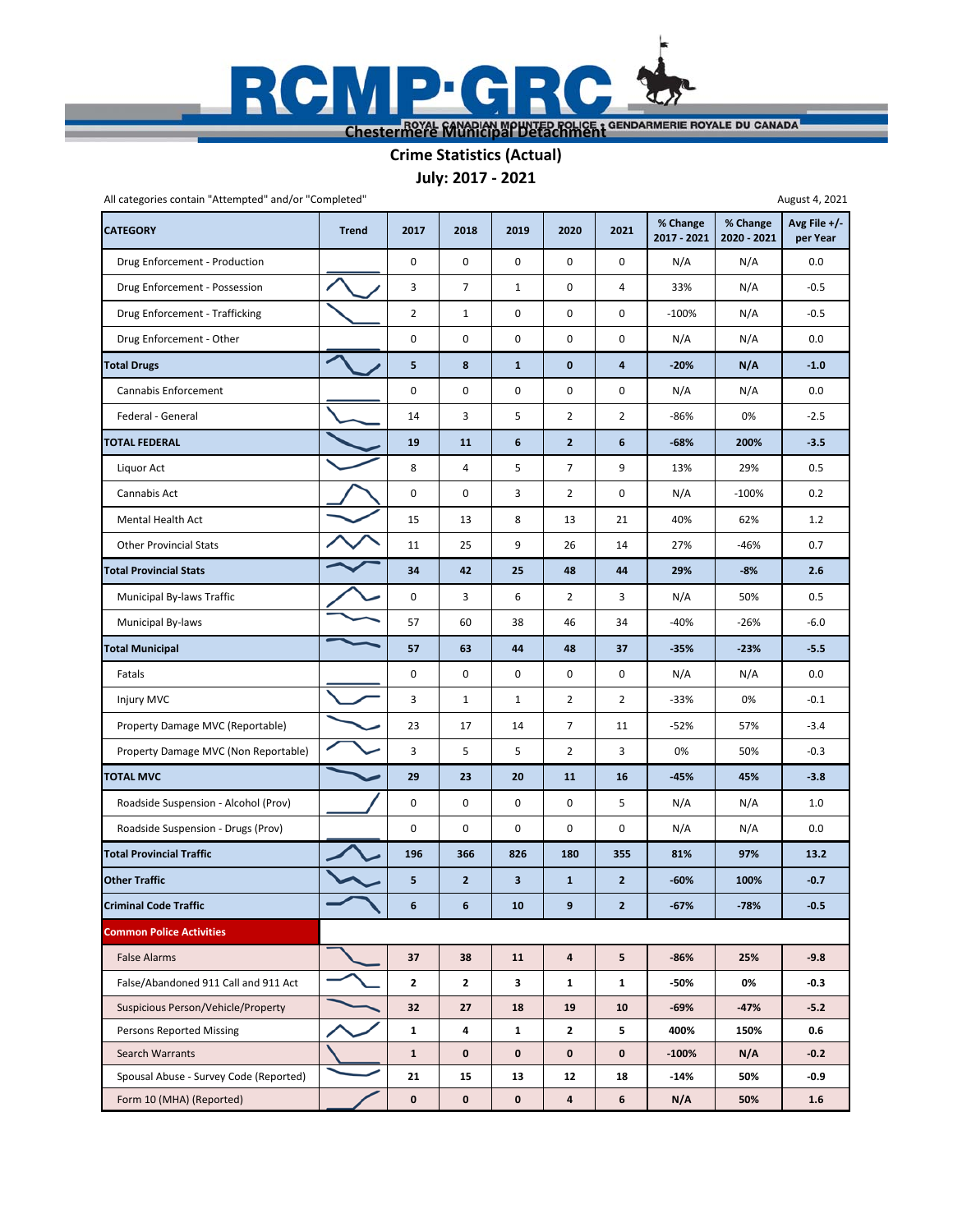### **Chestermere Municipal Detachment** R C Crime Statistics (Actual) **OLICE · GENDARMERIE ROYALE DU CANADA**

**January to July: 2017 ‐ 2021**

All categories contain "Attempted" and/or "Completed" **Category Trend 2017 2018 2019 2020 2021 FLAG Theft Motor Vehicle (Total) 40 58 38 30 20 Within Norm** Auto 11 17 10 7 2 Within Norm Truck 11 16 13 12 9 Within Norm SUV 12 13 6 7 4 Within Norm Van 03403 Within Norm Motorcycle 22100 Within Norm Other 34200 Within Norm Take Auto without Consent 13242 Within Norm **Break and Enter (Total)\* 35 35 48 24 5 Within Norm** Business 3 3 11 1 0 Within Norm Residence 29 30 34 17 4 Within Norm Cottage or Seasonal Residence **1988 Cottage or Seasonal Residence** 1000 Within Norm Other 2011 1 2 1 1 2 1 1 5 1 0 Within Norm **Theft Over & Under \$5,000 (Total) 179 238 133 107 80 Within Norm** Theft from a motor vehicle 102 | 102 | 144 | 53 | 43 | 39 | Within Norm Shoplifting 15 6 18 12 8 Within Norm Mail Theft (includes all Mail offences) 77105 Within Norm Theft of bicycle **1990 Contract Contract Contract Property** Contract Number 2025 Number 2025 September 2025 Within Norm Other Theft 54 77 60 47 25 Within Norm 2011 19:50 19:50 19:50 19:50 19:50 19:50 19:50 19:50 19:50 19:50 19:50 1 August 4, 2021

| <b>Mischief To Property</b>        | 81  | 143 | 95  | 83  | 83 | Within Norm |
|------------------------------------|-----|-----|-----|-----|----|-------------|
| Suspicious Person/Vehicle/Property | 124 | 115 | 151 | 134 | 90 | Within Norm |
| Fail to Comply/Breach              | 26  | 35  | 66  | 14  | 24 | Within Norm |
| <b>Wellbeing Check</b>             | 14  | 25  | 36  | 25  | 30 | Within Norm |
| Mental Health Act                  | 75  | 55  | 66  | 68  | 67 | Within Norm |
| <b>False Alarms</b>                | 177 | 201 | 57  | 39  | 39 | Within Norm |

| <b>Traffic</b>                                                 | <b>Trend</b>             | 2017           | 2018           | 2019 | 2020 | 2021 | <b>FLAG</b>        |
|----------------------------------------------------------------|--------------------------|----------------|----------------|------|------|------|--------------------|
| Roadside Suspensions - alcohol related - No grounds to charge* | $\overline{\phantom{0}}$ | 3              | 2              | 6    |      | 0    | <b>Within Norm</b> |
| Occupant Restraint/Seatbelt Violations*                        |                          | 15             | 65             | 128  | 38   | 325  | <b>Issue</b>       |
| Speeding Violations*                                           |                          | 97             | 1283           | 2415 | 828  | 1150 | Within Norm        |
| Intersection Related Violations*                               |                          | 101            | 133            | 220  | 50   | 149  | <b>Within Norm</b> |
| Other Non-Moving Violation*                                    |                          | 244            | 709            | 1105 | 579  | 1120 | <b>Issue</b>       |
| Pursuits**                                                     |                          | $\overline{2}$ | $\overline{2}$ | 6    | 12   | 8    | <b>Within Norm</b> |
| Other CC Traffic**                                             |                          | 13             | 13             | 3    | 3    | 3    | <b>Within Norm</b> |

\*"Actual" \*\*"Reported"

**Categories flagged with "Issue" only indicate that the current number of offences are higher the statistical norm based on previous years.**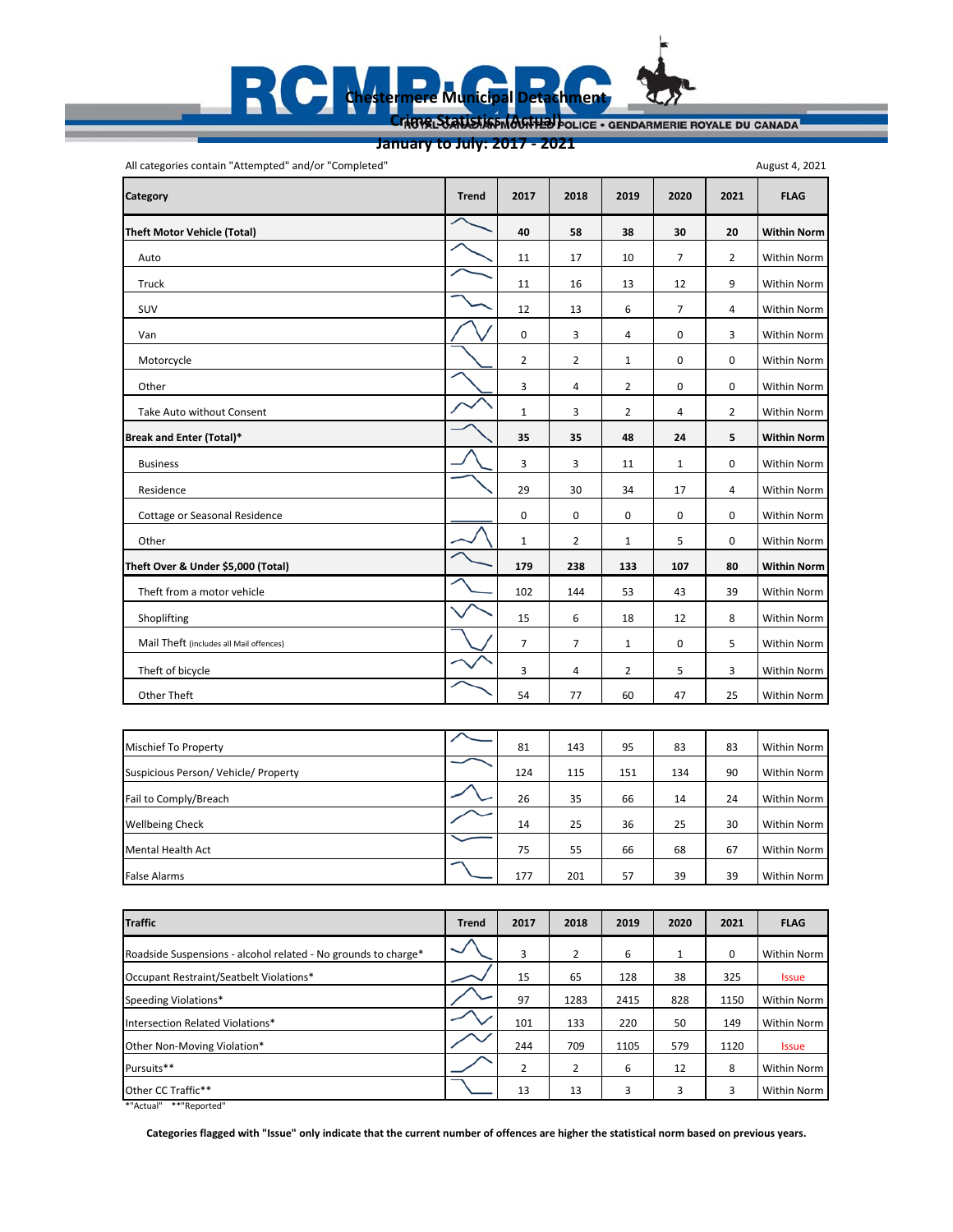

#### **Chestermere Municipal Detachment ‐ Break and Enters (includes unlawfully in a dwelling place)**

All categories contain "Attempted" and/or "Completed"

August 4, 2021

|                            | 2020                                            |              |        |              |        |              |             |              |     |     |            |            |  |
|----------------------------|-------------------------------------------------|--------------|--------|--------------|--------|--------------|-------------|--------------|-----|-----|------------|------------|--|
| Month                      | Jan                                             | Feb          | Mar    | Apr          | May    | Jun          | Jul         | Aug          | Sep | Oct | <b>Nov</b> | <b>Dec</b> |  |
| <b>Actuals</b>             | $\mathbf{1}$                                    | 8            | 7      | 3            | 1      | $\mathbf{1}$ | 3           | $\mathbf{1}$ | 4   | 5   | 3          | 3          |  |
| <b>Running Total</b>       | 1                                               | 9            | 16     | 19           | 20     | 21           | 24          | 25           | 29  | 34  | 37         | 40         |  |
| Quarter                    | 5<br>8<br>16<br>11                              |              |        |              |        |              |             |              |     |     |            |            |  |
| 2021                       |                                                 |              |        |              |        |              |             |              |     |     |            |            |  |
| <b>Month</b>               | Jan                                             | Feb          | Mar    | Apr          | May    | Jun          | Jul         | Aug          | Sep | Oct | <b>Nov</b> | <b>Dec</b> |  |
| <b>Actuals</b>             | $\overline{2}$                                  | $\mathbf{1}$ | 0      | $\mathbf{1}$ | 0      | $\mathbf{1}$ | $\mathbf 0$ |              |     |     |            |            |  |
| <b>Running Total</b>       | $\overline{2}$                                  | 3            | 3      | 4            | 4      | 5            | 5           |              |     |     |            |            |  |
| Quarter                    | 3<br>$\overline{2}$<br><b>TBD</b><br><b>TBD</b> |              |        |              |        |              |             |              |     |     |            |            |  |
| Year over Year<br>% Change | 100%                                            | $-67%$       | $-81%$ | $-79%$       | $-80%$ | $-76%$       | $-79%$      |              |     |     |            |            |  |

#### **Chestermere Municipal Detachment ‐ Theft of Motor Vehicles (includes taking without consent)**

All categories contain "Attempted" and/or "Completed"

August 4, 2021

|                            | 2020   |        |        |        |        |        |                          |     |     |     |            |            |  |
|----------------------------|--------|--------|--------|--------|--------|--------|--------------------------|-----|-----|-----|------------|------------|--|
| Month                      | Jan    | Feb    | Mar    | Apr    | May    | Jun    | Jul                      | Aug | Sep | Oct | <b>Nov</b> | <b>Dec</b> |  |
| <b>Actuals</b>             | 7      | 6      | 6      | 5      | 4      | 1      | 1                        | 4   | 7   | 7   | 1          | 7          |  |
| <b>Running Total</b>       | 7      | 13     | 19     | 24     | 28     | 29     | 30                       | 34  | 41  | 48  | 49         | 56         |  |
| Quarter                    |        | 19     |        |        | 10     |        |                          | 12  |     | 15  |            |            |  |
| 2021                       |        |        |        |        |        |        |                          |     |     |     |            |            |  |
| Month                      | Jan    | Feb    | Mar    | Apr    | May    | Jun    | Jul                      | Aug | Sep | Oct | Nov        | <b>Dec</b> |  |
| <b>Actuals</b>             | 5      | 3      | 0      | 3      | 1      | 6      | 2                        |     |     |     |            |            |  |
| <b>Running Total</b>       | 5      | 8      | 8      | 11     | 12     | 18     | 20                       |     |     |     |            |            |  |
| Quarter                    |        | 8      |        |        | 10     |        | <b>TBD</b><br><b>TBD</b> |     |     |     |            |            |  |
| Year over Year<br>% Change | $-29%$ | $-38%$ | $-58%$ | $-54%$ | $-57%$ | $-38%$ | $-33%$                   |     |     |     |            |            |  |